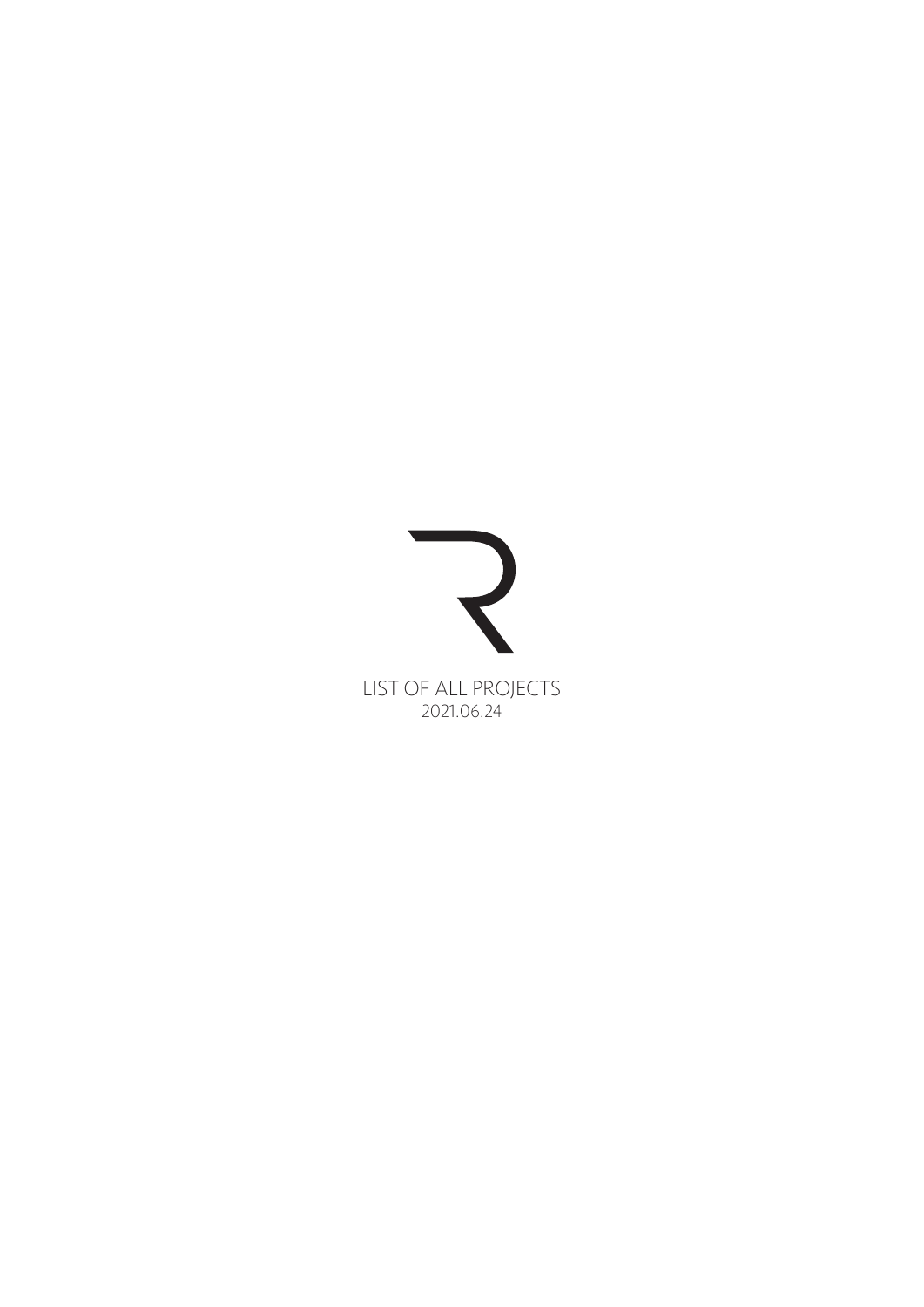## $\mathcal{L}$

| <b>PROJECT</b>                              | <b>LOCATION</b> | <b>COUNTRY</b> | <b>YEAR</b> | <b>TYPE</b>                | SIZE (sqm) |                                                    |
|---------------------------------------------|-----------------|----------------|-------------|----------------------------|------------|----------------------------------------------------|
| Mansard Hotel                               | Riyadh          | Saudi Arabia   | 2019-2020   | HOTEL                      | 1000       | furniture supply                                   |
| San Paolino Hotel                           | Firenze         | Italy          | 2020>       | HOTEL                      |            | furniture supply                                   |
| Hotel renovation                            | Dubai           | UAE            | 2020>       | HOTEL                      |            | interior design                                    |
| Jumeirah Private Villa                      | Dubai           | <b>UAE</b>     | 2020>       | RESIDENTIAL                | 8000       | interior design                                    |
| Two towers - Services apartments            | Dubai           | UAE            | 2019        | HOTEL                      | 50000      | architecture and interior design                   |
| Somerset Serviced Apartments                | Atyrau          | Kazakhstan     | 2019-2020   | HOTEL                      | 16800      | interior design                                    |
| Private villa                               | Cormons         | Itlay          | 2019-2020   | RESIDENTIAL                | 300        | interior design and furniture supply               |
| Private villa                               | Hanoi           | Vietnam        | 2019-2020   | RESIDENTIAL                | 1400       | furniture supply                                   |
| Hotel Costanza                              | Costanta        | Romania        | 2019>       | HOTEL                      | 5500       | interior design and furniture supply               |
| Internorm M3 showroom and office            | Moscow          | Russia         | 2019>       | OFFICES                    | 250        | interior design and furniture supply               |
| Internorm M2 showroom and office            | Moscow          | Russia         | 2018        | OFFICES                    | 150        | interior design and furniture supply               |
| The dome                                    | Moscow          | Russia         | 2018        | SHOWROOM                   | 50         | design                                             |
| Villa Wisteria                              | Trieste         | Italy          | 2018        | HOTEL RESIDENCES           | 1000       | interior design and furniture supply               |
| Private house and restaurant                | Romans          | Italy          | 2018>       | RESIDENTIAL AND COMMERCIAL | 300        | architecture, interior design and furniture supply |
| Apartment                                   | Trieste         | Italy          | 2018>       | RESIDENTIAL                | 200        | interior design and furniture supply               |
| Restaurant                                  | $\sim$          | Ingushetia     | 2018        | RESTAURANT                 | 400        | architecture, interior design and furniture supply |
| internorm K showroom and office             | Krasnodar       | Russia         | 2018>       | COMMERCIAL                 | 400        | architecture, interior design and furniture supply |
| Molecula project                            |                 | ٠              | 2018        | RESIDENTIAL                | ٠          | architecture                                       |
| Private villa                               | Casarsa         | Italy          | 2018>       | RESIDENTIAL                | 360        | interior design and furniture supply               |
| Company headquarters                        | Klin            | Russia         | 2017        | OFFICES                    | 2500       | architecture and interior design                   |
| Ostitaly Panama restaurant                  | Panama City     | Panama         | 2017        | COMMERCIAL                 | 500        | interior design and furniture supply               |
| Nord Est company headquarters               | San Vito        | Italy          | 2017        | OFFICES                    | 350        | interior design and furniture supply               |
| Private villa                               | Fiumicello      | Italy          | 2017        | RESIDENTIAL                | 460        | architecture, interior design and furniture supply |
| Internorm N 1 showroom and office           | Nizhny Novgorod | Russia         | 2017-2019   | COMMERCIAL                 | 230        | interior design and furniture supply               |
| Private villa                               | Grozny          | Chechnya       | 2017        | RESIDENTIAL                | 270        | architecture                                       |
| Internorm showroom and office               | Moscow          | Russia         | 2017>       | COMMERCIAL                 | 120        | interior design and furniture supply               |
| Private villa                               | Fiumicello      | Italy          | 2017-2020   | RESIDENTIAL                | 460        | architecture and interior design                   |
| Private villa                               | Saint John's    | Antigua        | 2017        | RESIDENTIAL                | 690        | architecture and interior design                   |
| Dacha Alexandrenko                          | Pushkino        | Russia         | 2017>       | HOTEL                      | 780        | interior design                                    |
| Multifunctional building                    | Moscow          | Russia         | 2017>       | COMMERCIAL                 | 240        | architecture and interior design                   |
| Private villa                               | Moscow          | Russia         | 2017        | RESIDENTIAL                | 300        | architecture                                       |
| Penthouse                                   | Bibione         | Italy          | 2017>       | RESIDENTIAL                | 150        | interior design and furniture supply               |
| Penthouse                                   | Pordenone       | Italy          | 2017-2020   | RESIDENTIAL                | 230        | interior design and furniture supply               |
| Zanutta Showroom                            | Udine           | Italy          | 2017>       | COMMERCIAL                 | 860        | interior design                                    |
| Penthouse                                   | Zurich          | Switzerland    | 2016-2017   | RESIDENTIAL                | 270        | interior design                                    |
| DMKY office headquarters                    | Pordenone       | Italy          | 2016        | OFFICES                    | 340        | architecture                                       |
| Hotel renovation                            | Lignano         | Italy          | 2016        | HOTEL                      | 1350       | interior design                                    |
| Private house                               | San Daniele     | Italy          | 2016        | RESIDENTIAL                | 150        | interior design and furniture supply               |
| 25 apartments condominium                   |                 | Saint Maarten  | 2016>       | RESIDENTIAL                | 1500       | interior design                                    |
| 25 oceanview private villas                 | Port Maho       | Saint Maarten  | 2016        | RESIDENTIAL                | 400 each   | interior design                                    |
| Zanutta Showroom                            | Udine           | Italy          | 2016        | COMMERCIAL                 | 180        | interior design                                    |
| 40 oceanview private villas                 | Coco Beach      | Nicaragua      | 2016>       | RESIDENTIAL                | 18400      | architecture and interior design                   |
| Penthouse                                   | Gorizia         | Italy          | 2016        | RESIDENTIAL                | 150        | interior design and furniture supply               |
| Commercial center                           | Saint John's    | Antigua        | 2016>       | COMMERCIAL                 | 1500       | architecture                                       |
| 24 oceanview private villas                 | Saint John's    | Antigua        | 2016        | RESIDENTIAL                | 180 each   | architecture and interior design                   |
| SPA                                         |                 | Cyprus         | 2016        | SPA                        | 3900       | architecture                                       |
| Office in Pordenone                         | Pordenone       | Italy          | 2015-2016   | OFFICES                    | 300        | interior design and furniture supply               |
| Hotel Simon                                 | Fort de France  | Martinique     | 2015-2016   | HOTEL                      | 3000       | furniture supply                                   |
| Andilana Beach Resort renovation and suites | Nosy Be         | Madagascar     | 2015        | HOTEL                      | 11800      | interior design                                    |
| DreamLand                                   | Baku            | Azerbaijan     | 2015        | RESIDENTIAL                | 700        | interior design                                    |
| ice cream parlour                           | Fort de France  | Martinique     | 2015        | RESTAURANT/BAR             | 80         | interior design                                    |
| Ostitaly Martinique restaurant              | Fort de France  | Martinique     | 2015        | RESTAURANT/BAR             | 500        | interior design                                    |
| Hotel entrance hall                         | Dubai           | UAE            | 2015>       | HOTEL                      | 300        | interior design                                    |
| Private villa in Moscow                     | Moscow          | Russia         | 2015        | RESIDENTIAL                | 1200       | interior design                                    |
| Private Spa in Moscow                       | Moscow          | Russia         | 2015        | SPA                        | 400        | interior design                                    |
| Private Spa in Moscow                       | Moscow          | Russia         | 2015        | SPA                        | 400        | interior design                                    |
| Golfo del Sole Resort                       | Follonica       | Italy          | 2014-2016   | HOTEL                      | 5600       | furniture supply                                   |
| OT head office                              | Udine           | Italy          | 2014-2015   | OFFICES                    | 600        | interior design and furniture supply               |
| Apartment in Gorizia                        | Gorizia         | Italy          | 2014-2015   | RESIDENTIAL                | 200        | interior design and furniture supply               |
| Private house in Moscow                     | Moscow          | Russia         | 2014        | RESIDENTIAL                | 280        | interior design                                    |
| Private house in Moscow                     | Ivanovo         | Russia         | 2014        | RESIDENTIAL                | 250        | interior design                                    |
| Private Spa in Moscow                       | Moscow          | Russia         | 2014        | SPA                        | 150        | interior design                                    |